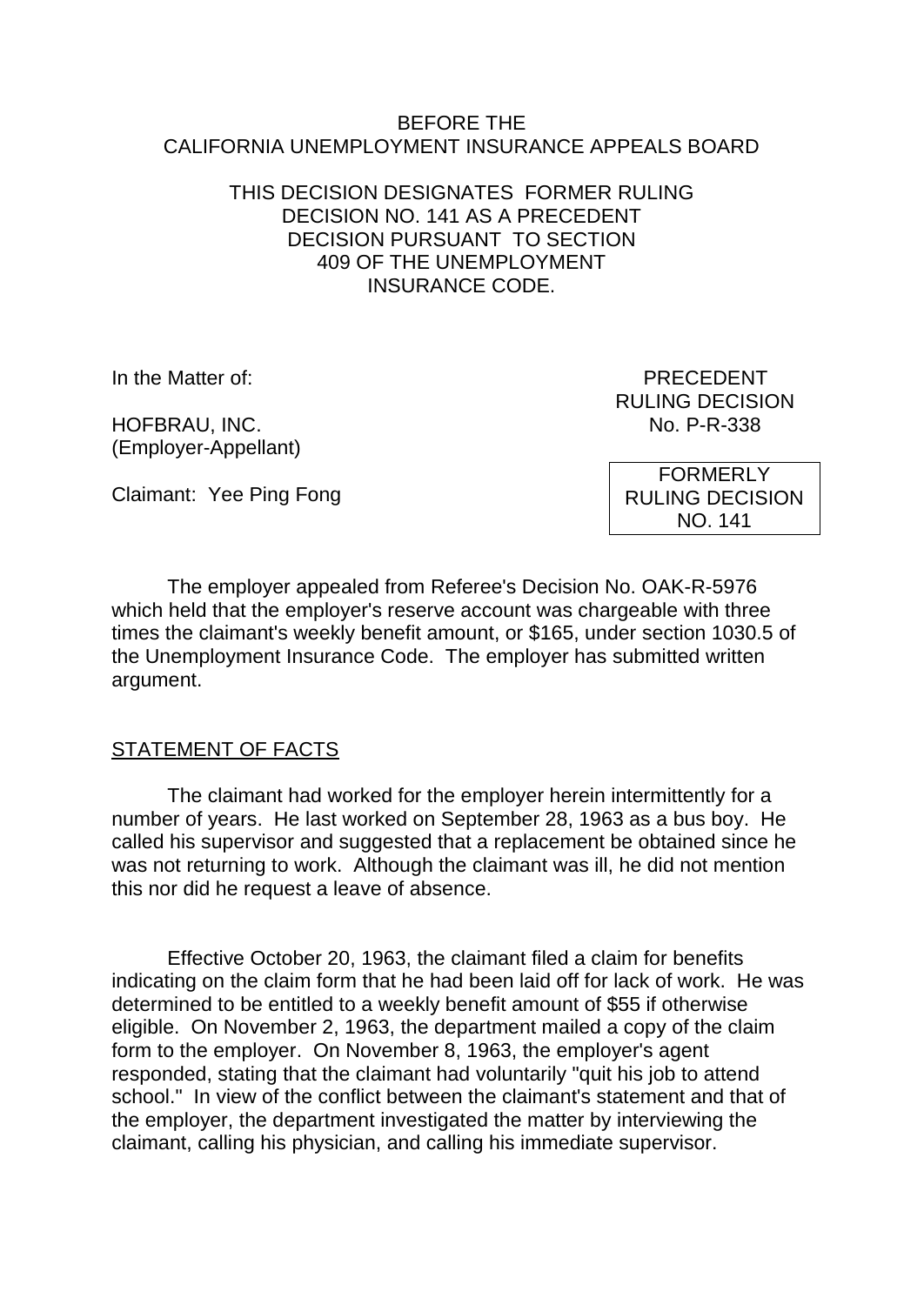The department then disqualified the claimant for benefits under sections 1256, 1257(a) and 1260 of the code. The record is not clear whether the department issued a ruling under sections 1030 and 1032 of the code.

On November 19, 1963, the department mailed to the agent herein a Notice of Potential Charge to Reserve Account in relation to this employer. The notice contained the following:

"In your request for ruling and/or determination regarding the termination of the above-named claimant from your employment you stated: Claimant 'quit his job to attend school.'

"However, the following information received by the Department indicates either that the above information submitted by you is untrue or that you failed to include a material fact in your communication: the claimant called his employer and told him to get a replacement as he was not going to come to work (due to illness). Claimant states he made no mention of school and is not attending, or planning to attend any school.

"Careful consideration of available facts leads to the conclusion that your communication contained a wilful false statement or that you or your employee, officer, or agent wilfully failed to report a material fact concerning the termination of employment.

"If you wish to submit an explanation or present evidence that you did not make a false statement or withhold a material fact, please write or visit the local office shown below within 10 days from this notice.

"If you do not reply within the 10-day limit, a determination will be made from the available facts under Section 1030.5 of the California Unemployment Insurance Code. Section 1030.5 provides for charging an employer's reserve account with not less than two nor more than ten times the claimant's weekly benefit amount when it is found that he or his employee, officer, or agent wilfully made a false statement or withheld a material fact concerning the termination of a claimant's employment."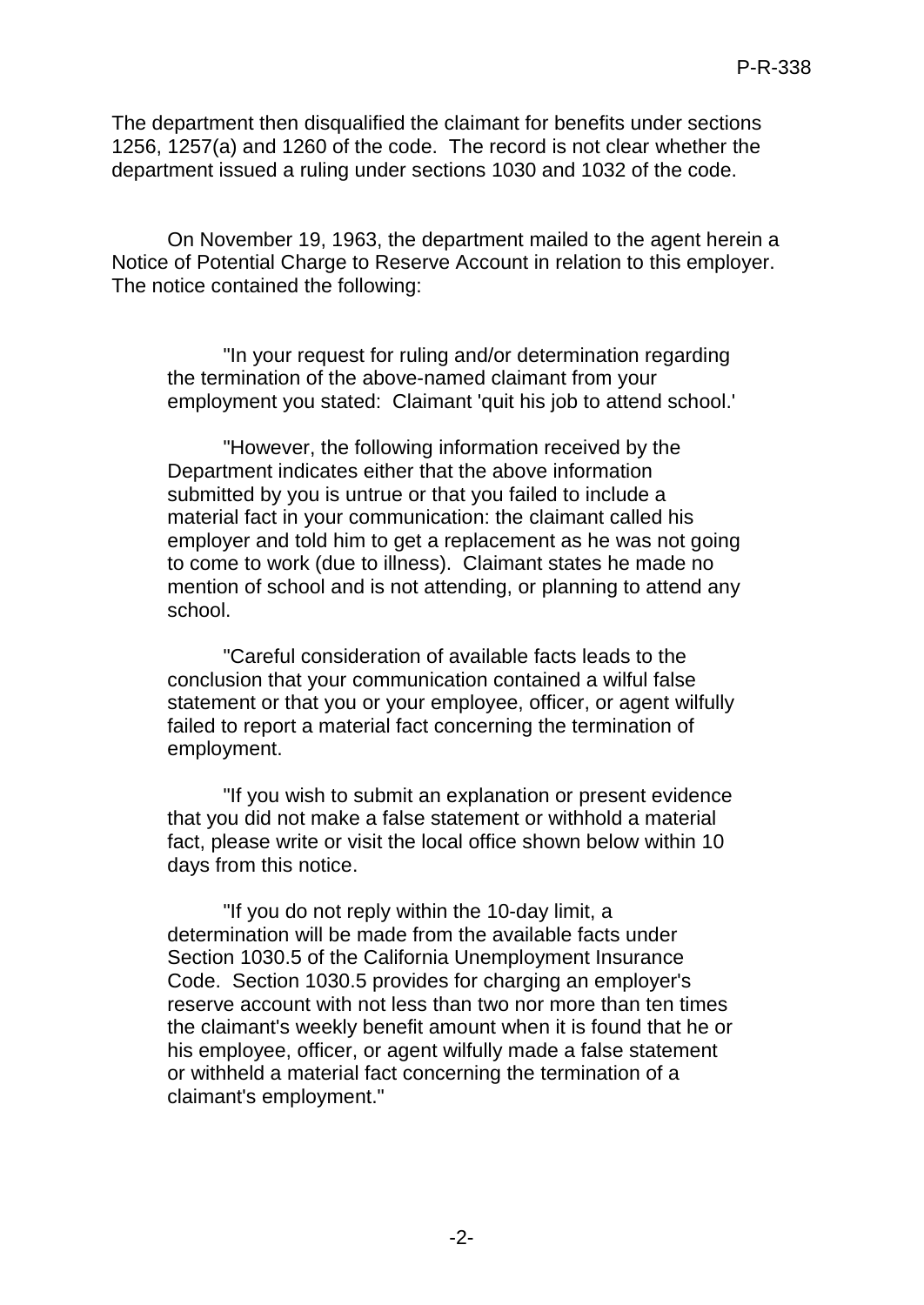The following testimony was given in regard to what the agent and the employer did following the agent's receipt of the notice of potential charge on November 20, 1963.

"Q All right. Now what did you do? A (by agent) I think I called Mr. Leon (President of the employer) and asked him if he made a false statement in the facts that he gave our office.

"Q What did he say? A He said he did not.

\* \* \*

"Q Well did you make an investigation before you responded on December 3, any investigation at all? A I called Mr. Leon.

"Q Do you know you did, or do you think you did? You told me you thought you did. A Well - - - - - . I don't remember whether I sent it to him, or whether I talked to him on the telephone.

"Q Do you remember, Mr. Leon? A (LEON) Honestly, no.

"Q You don't remember what happened? A No. I remember getting correspondence on it. I don't remember a phone call.

"Q When did you find out about this confusion? A Well the actual confusion, the first I heard about it is when - - when I got a notice that there'd been some penalth (sic) because we made a mistatement. Then I got concerned about it.

"Q Then you investigated it? A And did some checking on it. Which wasn't too long ago.

"Q Did you talk to the bookkeeper? A Talked to the Bookkeeper and talked to Mr. Chan.

"Q I see. But is that the first time - - A The first time I ever knew there was anything wrong about it.

"Q But I mean that's the first time you made any investigation? A That's right. I had no reason before."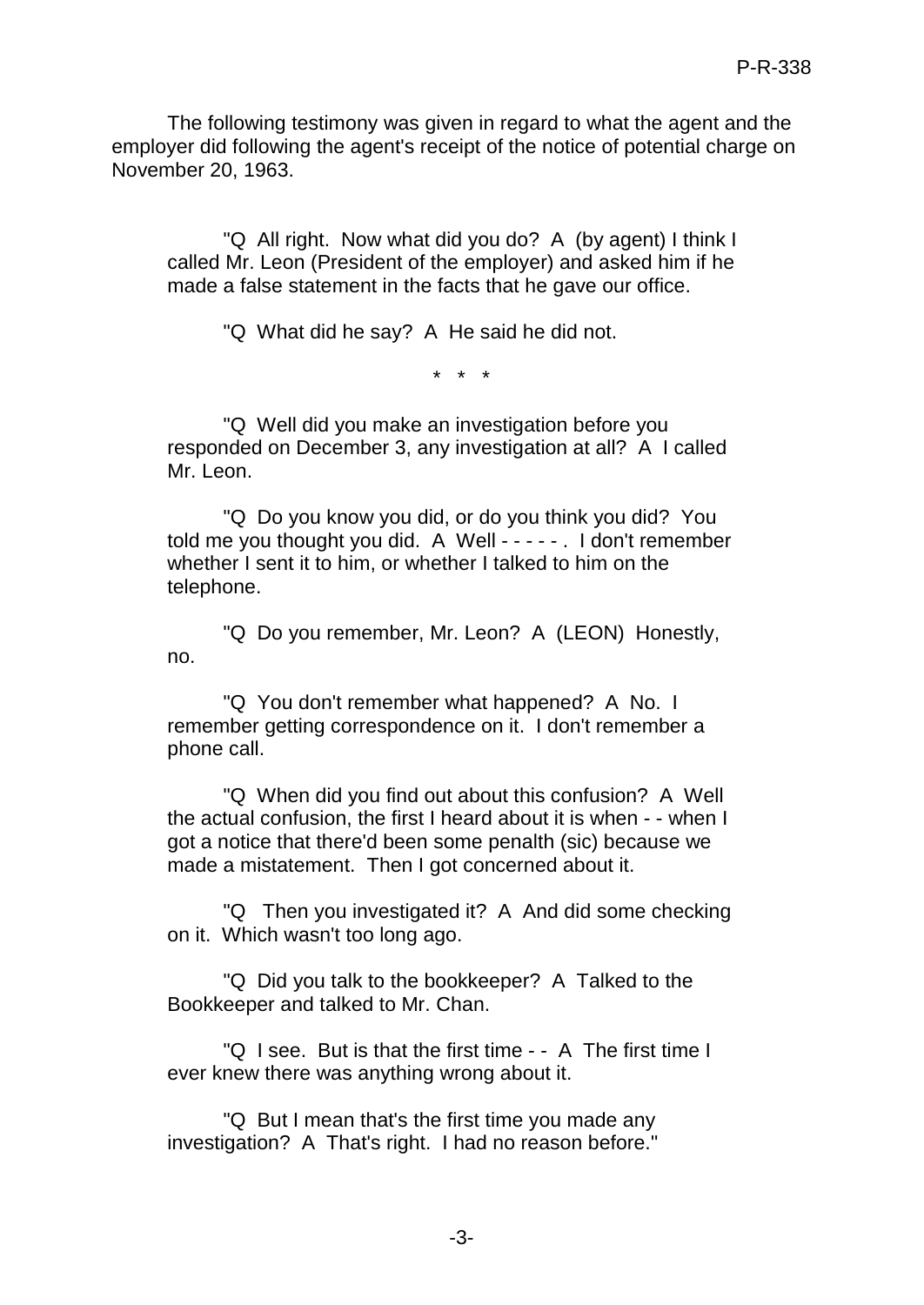On December 3, 1963 the employer's agent made the following reply to the notice of potential charge:

"This will acknowledge receipt of your form DE 3802, Notice of Potential Charge to Reserve Account, dated November 19, 1963.

"We protest any charge for false statements under Code Section 1030.5, irrespective of the claimant's statements, that the employer states the claimant quit to attend school, as reported.

"Notice of your findings will be appreciated."

This reply was received by the department on December 4, 1963, after it had issued and mailed the Notice of Determination on Charge to Reserve Account from which the appeal herein was taken.

Initially, the erroneous report to the department resulted from these circumstances: The employer employed about 30 kitchen workers and bus boys in its establishment. Most of them were Chinese. On the day the claimant called his supervisor to report he would not return to work, two other employees left their work. One of these was also Chinese and he left to attend school. The supervisor testified that he reported to the employer's bookkeeper that the three men had quit and the circumstances under which they quit. The president of the employer-corporation testified that the bookkeeper prepared the reports concerning the termination of the employment of these three men for his signature, that he accepted the reports without question, that he signed them, and that he forwarded them to the agent for submission to the department. The bookkeeper, who was not present at the hearing, allegedly confused the two Chinese workers and their reasons for leaving work and prepared an erroneous report as to the claimant.

# REASONS FOR DECISION

Section 1030.5 of the Unemployment Insurance Code provides: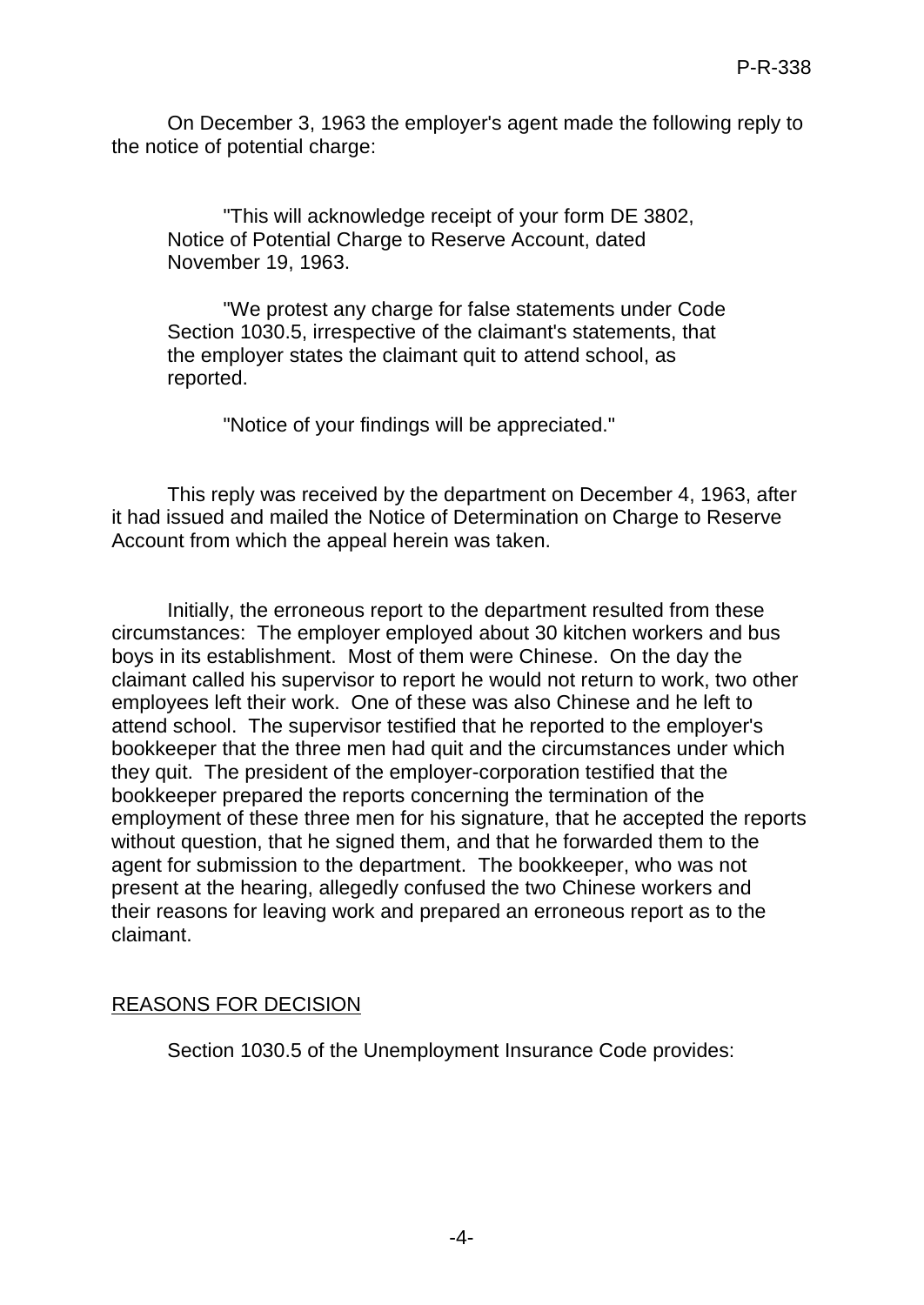"If the director finds that any employer or any employee, officer, or agent of any employer, in submitting facts pursuant to Section 1030 or 3701, willfully makes a false statement or representation or willfully fails to report a material fact concerning the termination of a claimant's employment, the director shall make a determination thereon charging the employer's reserve account not less than 2 nor more than 10 times the weekly benefit amount of such claimant. The director shall give notice to the employer of a determination under this section. Appeals may be taken from said determinations in the same manner as appeals from determinations on benefit claims."

Section 1257 of the code provides in pertinent part:

"An individual is also disqualified for unemployment compensation benefits if:

"(a) He wilfully made a false statement or representation or wilfully failed to report a material fact to obtain any unemployment compensation benefits under this division."

In Benefit Decision No. 6746 [now Appeals Board Decision No. P-B-216] we held that the word "Willfully" in code section 1030.5 has the same meaning as the same word in code section 1257(a).

In Benefit Decision No. 5730 and others, we have adopted the following definitions of the term "wilful."

" 'To do a thing with deliberation is to do it after consideration and reflection, and if after indulging in this mental process, the act is done as a result thereof, it is wilful.' People v. Sheldon (1886) 68 Cal. 434, 9 Pac. 457."

" 'To do a thing wilfully is to do it knowingly.' People v. Calvert (1928) 93 Cal. App. 568, 269 Pac. 969."

" 'Conscious; knowing; done with stubborn purpose but not with malice.' Helme v. Great Western Milling Co. 43 Cal. App. 416, 185 Pac. 510, 512."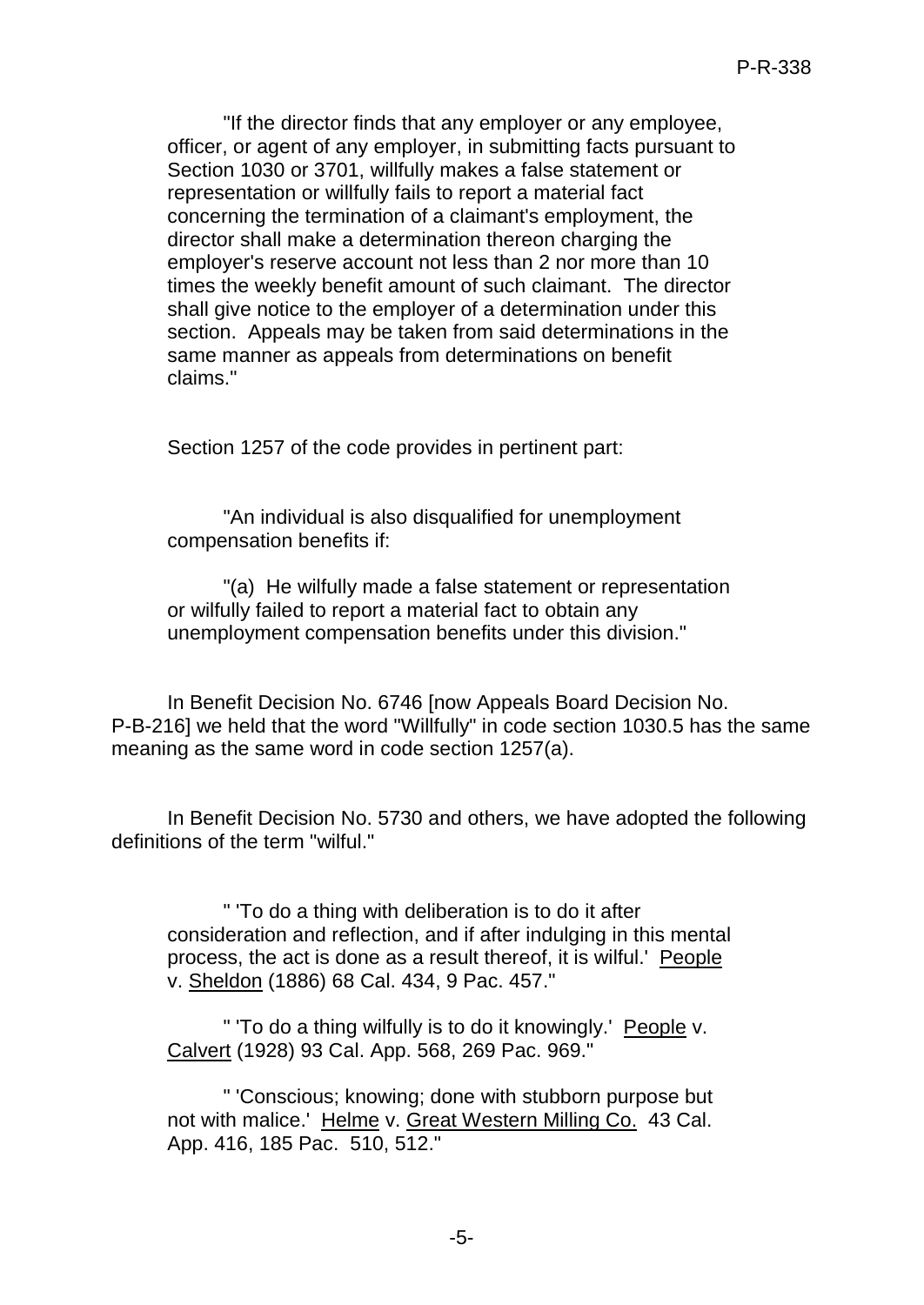We have held that a claimant is not subject to disqualification under section 1257(a) of the code where he fails to reveal complete information because of a simple error (Benefit Decisions Nos. 5904 and 6387).

The evidence of record in this case indicates that the agent's statement of November 8, 1963 resulted from a simple error by the bookkeeper. The bookkeeper apparently confused the claimant with the other Chinese worker who left work on the same day. When he prepared his erroneous report there was no occasion for consideration and reflection; it was not done with conscious or stubborn purpose. The employer's president and the agent were not aware that the report was erroneous when they performed their part in the chain of circumstances which resulted in the submission of false information to the department initially. Therefore, we could validly conclude that wilfullness, within the meaning of section 1030.5 of the code, was not present at this point.

However, we are concerned with the effect of the events which took place after the agent received the notice of potential charge dated November 19, 1963. Therein, the agent was advised of the conflict in the information submitted to the department; therein, the department gave the agent and employer ten days within which to investigate and to submit the correct information. The agent made only a minimal attempt to investigate by contacting the employer's president who could not even recall such attempt. We think that, at that time, the agent and the employer's president could have made a thorough investigation in an attempt to ascertain the truth and submit it to the department within the time granted.

Instead of using the opportunity given by the notice of potential charge to correct the earlier false statement, the agent, in the untimely letter of December 3, 1963, reiterated, in effect, the same false statement. This series of acts and omissions amounted to a willful false representation and willful withholding of material facts within the meaning of section 1030.5 of the code.

Whether the employer or its employees or its agent intended to defraud the claimant by inducing the department to disqualify him for benefits or to defraud the benefit fund by obtaining a favorable ruling is not material (Benefit Decision No. 6746 [now Appeals Board Decision No. P-B-216]).